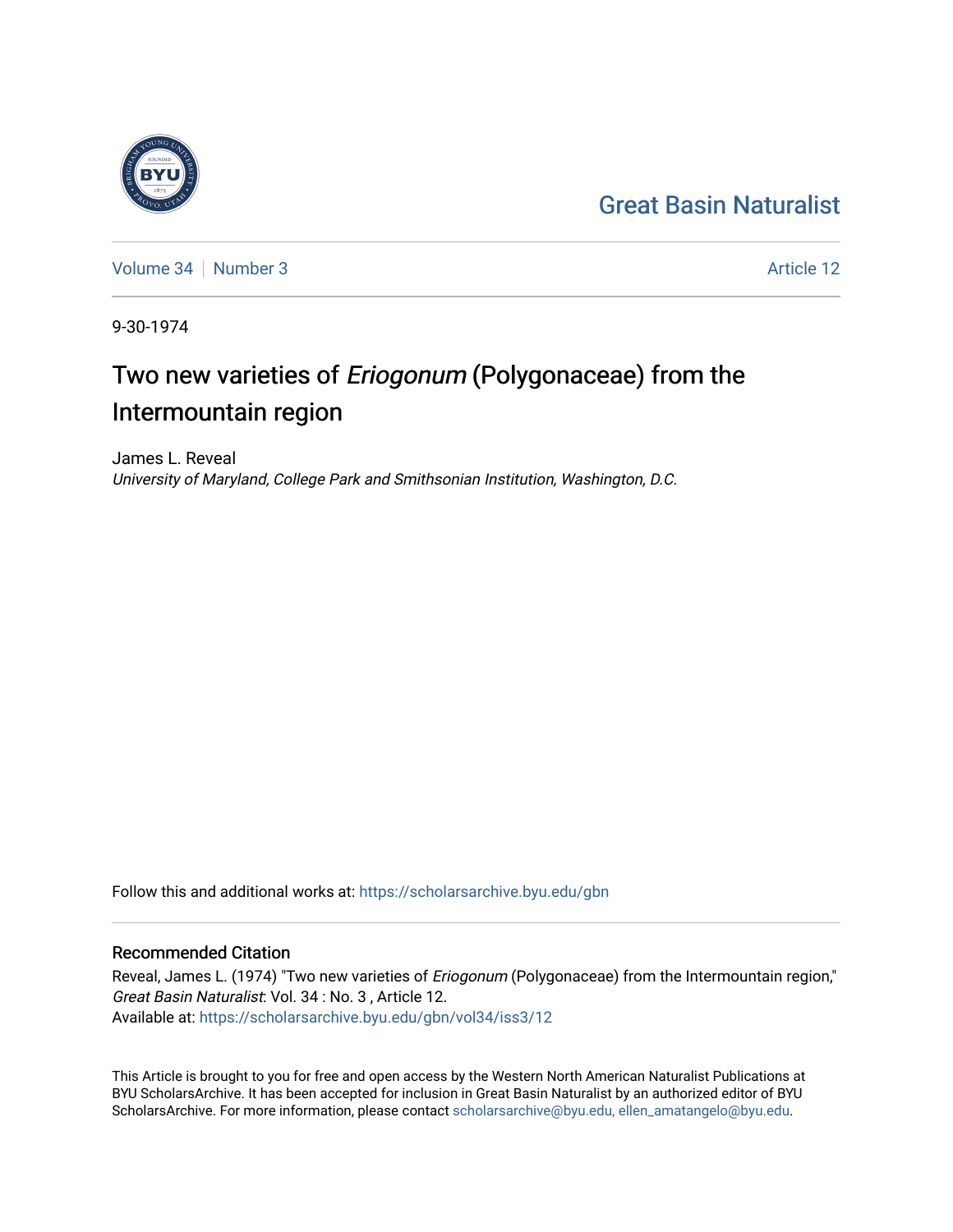### TWO NEW VARIETIES OF ERIOGONUM (POLYGONACEAE) FROM THE INTERMOUNTAIN REGION

#### James L. Reveal<sup>1</sup>

ABSTRACT.—Two new variants of *Eriogonum* are proposed: *E. brevicaule* var *atwoodii* from near Fredonia, Mohave Co., Arizona and *E. pharnaceoides* var. *cervinum* from southwestern Utah and adjacent northern Arizona and eastern Nevada.

After a detailed review of the genus *Eriogonum* (Polygonaceae) for the state of Utah was published (Reveal, 1973a, b), material representing two undescribed varieties was discovered, and these are hereby proposed as new.<br> *Eriogonum thompsonae* S. Wats. var. *atwoodii* Reveal, var. nov.

A var. *thompsonae* floribus albis et a var. *albifloro* foliis linearis differt. Typus: Arizona: Mohave Co.: Along Arizona Highway 389, 4.3 miles west of the junction of U.S. Highway 89A at Fredonia, on rolling reddish clay hills, associated with Atriplex, Ephedra, Stanleya, and Eriogonum mortonianum, at about 4700 feet elevation, 15 August 1973, Reveal & Reveal 3211. Holotypus, US! Isotypi, 15 duplicates to be distributed from US.

Low spreading herbaceous perennials (1) 1.5-3 dm high and 2-5 dm across; leaves sheathing up the stems 1-3 cm, linear, 3-8 (10) cm long including the petiole,  $2-4$  (6) mm wide, thinly to moderately tomentose below, usually glabrous above, infrequently glabrous on both surfaces, the margin inrolled or at least thickened, the nearly indistinguishable petiole about 1/5 the length of the leaf-blade; stems erect, 5-10 (12) cm long, glabrous; inflorescences open, cy mose, (5) 8-15 cm long, glabrous; involucres turbinate, 2.5-4 mm long, 1.5-2 mm wide, glabrous, the <sup>5</sup> acute teeth 0.3-0.5 mm long; flowers white, 3-3.5 mm long, glabrous, the tepals oblong; achenes light brown, 2.5-3 mm long.

Other Specimens Examined: From the type area: 21 Jul 1973, Atwood  $5584$  (BRY, US).

This variety differs from typical var. *thompsonae* in having white flowers. The var. *thompsonae* occurs nearby on the steep slopes near Kanab westward to beyond Pipe Springs, but neither Atwood nor I found var. *thompsonae* in the vicinity of var. *atwoodii*. The var. albiflorum Reveal is similar in that it too has white flowers, but var. atwoodii differs from it (and var. thompsonae as well) in having long, narrowly linear leaves. The discovery of var. atwoodii confirms the seemingly close association I have assumed Eriogonum thompsonae has had with the more northerly E. brevicaule Nutt. and the more easterly E. lonchophyllum Torr. & Gray, both of which generally have narrow leaf-blades.

The variant is named for N. Duane Atwood, <sup>a</sup> former fellow

<sup>&#</sup>x27;Department of Botany. University of Maryland, College Park 20742, and National Museum of<br>Natural Ilistory. Smithsonian Institution. Washington. D.C. 20560. Research supported by National<br>Science Foundaton Grant GB-22645.